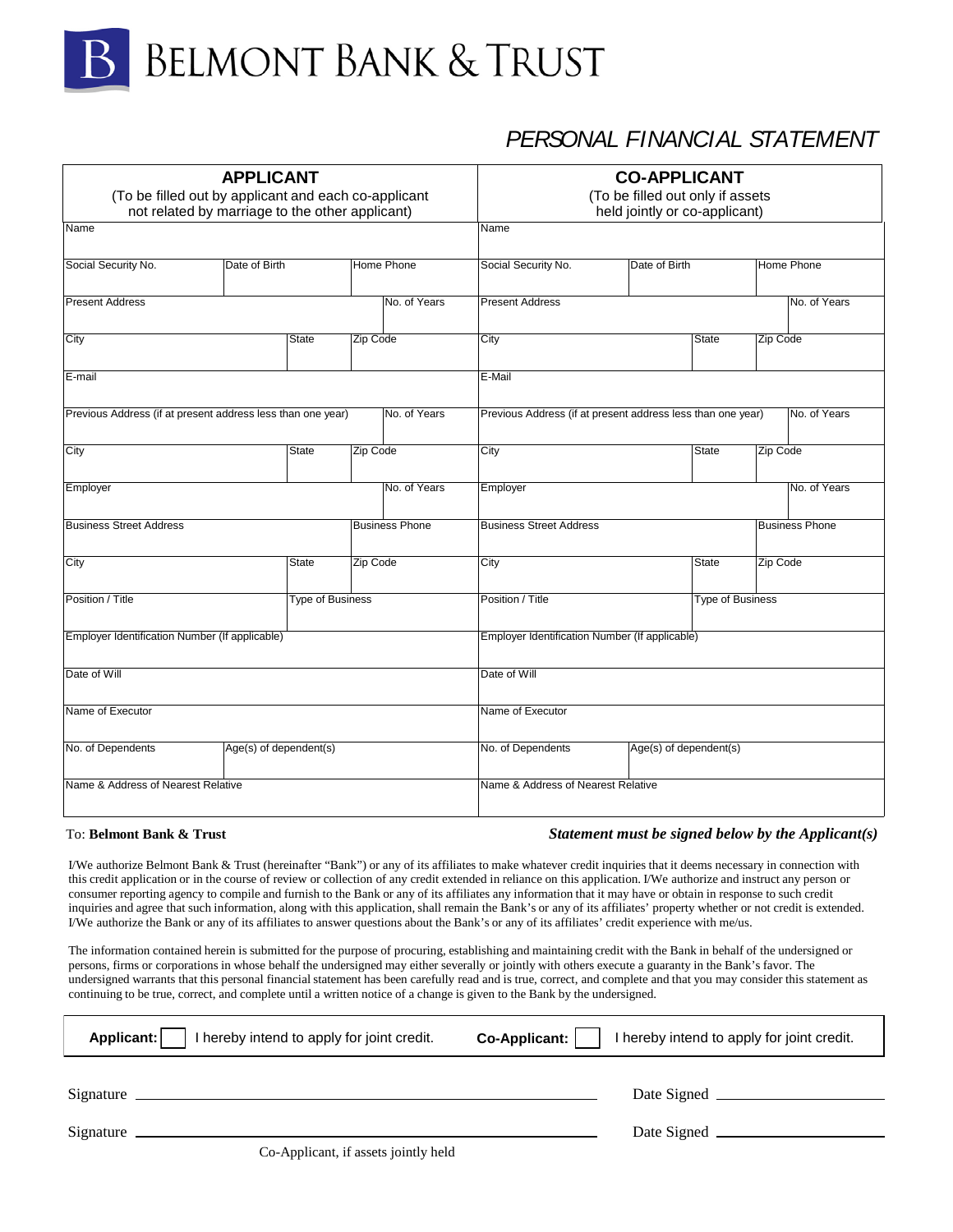# **BALANCE SHEET AS OF**

(Attach and Sign Additional Schedules or Utilize Space as Needed)

| <b>Assets</b>                                                                                                                                                                                                                                                                                                                | <b>Applicant</b> | <b>Co-Applicant</b>             | <b>Joint</b><br>Ownership  | <b>Total</b> |
|------------------------------------------------------------------------------------------------------------------------------------------------------------------------------------------------------------------------------------------------------------------------------------------------------------------------------|------------------|---------------------------------|----------------------------|--------------|
| Cash and Short-Term Investments (Schedule A)                                                                                                                                                                                                                                                                                 |                  |                                 |                            |              |
| Marketable Securities (Schedule B)                                                                                                                                                                                                                                                                                           |                  |                                 |                            |              |
| <b>Other Liquid Assets</b>                                                                                                                                                                                                                                                                                                   |                  |                                 |                            |              |
| <b>Total Liquid/Marketable Assets</b>                                                                                                                                                                                                                                                                                        |                  |                                 |                            |              |
| Life Insurance - Cash Surrender Value (Schedule C)                                                                                                                                                                                                                                                                           |                  |                                 |                            |              |
| Real Estate Owned-Personal Residence(s) (Market Value) (ScheduleD)                                                                                                                                                                                                                                                           |                  |                                 |                            |              |
| <b>IRA/KEOGH Accounts</b>                                                                                                                                                                                                                                                                                                    |                  |                                 |                            |              |
| Unlisted Securities Owned (Schedule E)                                                                                                                                                                                                                                                                                       |                  |                                 |                            |              |
| <b>Equity Interest in Business</b>                                                                                                                                                                                                                                                                                           |                  |                                 |                            |              |
| Real Estate Investments (Market Value) (Schedule F)                                                                                                                                                                                                                                                                          |                  |                                 |                            |              |
| General and/or Limited Partnership Interests (Other than Real Estate)                                                                                                                                                                                                                                                        |                  |                                 |                            |              |
| Notes Receivable                                                                                                                                                                                                                                                                                                             |                  |                                 |                            |              |
| Personal Property                                                                                                                                                                                                                                                                                                            |                  |                                 |                            |              |
| Other Assets (Itemize)                                                                                                                                                                                                                                                                                                       |                  |                                 |                            |              |
|                                                                                                                                                                                                                                                                                                                              |                  |                                 |                            |              |
| <b>Total Assets</b>                                                                                                                                                                                                                                                                                                          |                  |                                 |                            |              |
| <b>Liabilities</b>                                                                                                                                                                                                                                                                                                           | <b>Applicant</b> | <b>Co-Applicant</b>             | <b>Joint</b><br>Ownership  | <b>Total</b> |
| Notes Payable - Banks Secured                                                                                                                                                                                                                                                                                                |                  |                                 |                            |              |
| Notes Payable - Banks Unsecured                                                                                                                                                                                                                                                                                              |                  |                                 |                            |              |
| Notes Payable - Others                                                                                                                                                                                                                                                                                                       |                  |                                 |                            |              |
| <b>Credit Card Balances</b>                                                                                                                                                                                                                                                                                                  |                  |                                 |                            |              |
| <b>Accounts Payable</b>                                                                                                                                                                                                                                                                                                      |                  |                                 |                            |              |
| <b>Unpaid Income Taxes</b>                                                                                                                                                                                                                                                                                                   |                  |                                 |                            |              |
| Margin Accounts                                                                                                                                                                                                                                                                                                              |                  |                                 |                            |              |
| Mortgages - Residence (Current Mortgage Amount) (Schedule D)                                                                                                                                                                                                                                                                 |                  |                                 |                            |              |
| Mortgages - Investments (Amount of Mortgage) (Schedule F)                                                                                                                                                                                                                                                                    |                  |                                 |                            |              |
| Other Liabilities (Itemize)                                                                                                                                                                                                                                                                                                  |                  |                                 |                            |              |
|                                                                                                                                                                                                                                                                                                                              |                  |                                 |                            |              |
| <b>Total Liabilities</b>                                                                                                                                                                                                                                                                                                     |                  |                                 |                            |              |
| Net Worth (Total Assets Minus Total Liabilities)                                                                                                                                                                                                                                                                             |                  |                                 |                            |              |
| Are there any bad and doubtful assets excluded from this statement?<br>Are any of your assets pledged, loaned or hypothecated?<br>Are you a partner or officer in any other venture?<br>Have you ever been bankrupt?<br>Are any of your assets held in, or owned by, a Living Trust?<br>If yes to any question, give details |                  | Yes<br>Yes<br>Yes<br>Yes<br>Yes | No<br>No<br>No<br>No<br>No |              |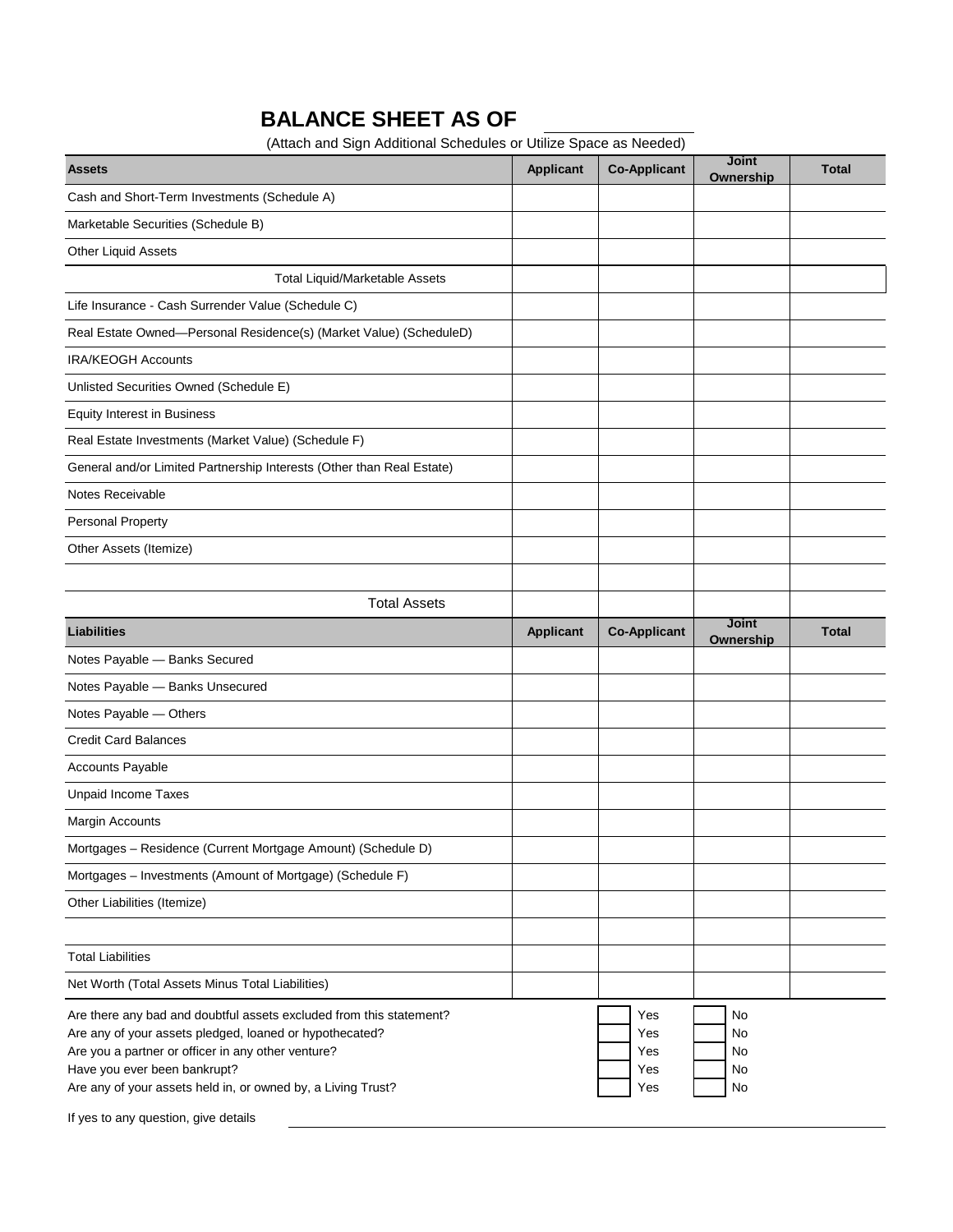### **STATEMENT OF INCOME AND OTHER OBLIGATIONS**

**NOTES: 1.** Include information on spouse only if spouse is joint applicant.

**CURRENT ANNUAL INCOME AND TAXES**

**2.** Income from alimony, child support or separate maintenance payments need not be revealed if you do not choose to have it considered as a basis for repaying your obligations to this bank.

**OTHER OBLIGATIONS**

| For the year ended                                      |                                                                                               |
|---------------------------------------------------------|-----------------------------------------------------------------------------------------------|
| Income from assets:<br>Dividends and Interest           | Do you have any contingent<br>Yes<br>No.<br>If yes, give details:<br>As endorser, co-maker or |
| Real Estate                                             | On leases or contracts \$                                                                     |
| Co-Applicant's Income - See Note 1:<br>Describe Briefly | Alimony, child support, separate<br>maintenance, etc. \$<br>Legal Claims                      |
| Other Income - See Note 2:                              | Other special debt \$                                                                         |
|                                                         | Amount of contested income<br>tax liabilities  \$                                             |
| <b>Estimated Federal and</b>                            |                                                                                               |
| State Income Taxes  \$                                  |                                                                                               |

Schedule A: Cash, Checking and Savings Accounts, Certificates of Deposit, Money Market Funds, Etc.

| <b>Name of Financial Institution</b> | <b>Type of Account</b> | In Name of | <b>Account</b><br><b>Number</b> | If pledged,<br>to whom                       | <b>Total</b> |
|--------------------------------------|------------------------|------------|---------------------------------|----------------------------------------------|--------------|
|                                      |                        |            |                                 |                                              |              |
|                                      |                        |            |                                 |                                              |              |
|                                      |                        |            |                                 |                                              |              |
|                                      |                        |            |                                 |                                              |              |
|                                      |                        |            |                                 |                                              |              |
| Please enter total on Balance Sheet  |                        |            |                                 | <b>Total Cash and Short-Term Investments</b> |              |

Schedule B: Marketable Securities (Stocks, Bonds, U.S. Government, Mutual Funds, Brokerage Accounts)

| <b>Name of Security</b>             | No. of Shares<br>or Par Value<br>of Bonds, Notes & Bills | <b>Which</b><br><b>Exchange</b>    | In Name of | Cost<br><b>Basis</b> | <b>Market</b><br>Value | If pledged,<br>to whom? |
|-------------------------------------|----------------------------------------------------------|------------------------------------|------------|----------------------|------------------------|-------------------------|
|                                     |                                                          |                                    |            |                      |                        |                         |
|                                     |                                                          |                                    |            |                      |                        |                         |
|                                     |                                                          |                                    |            |                      |                        |                         |
|                                     |                                                          |                                    |            |                      |                        |                         |
|                                     |                                                          |                                    |            |                      |                        |                         |
|                                     |                                                          |                                    |            |                      |                        |                         |
| Please enter total on Balance Sheet |                                                          | <b>Total Marketable Securities</b> |            |                      |                        |                         |